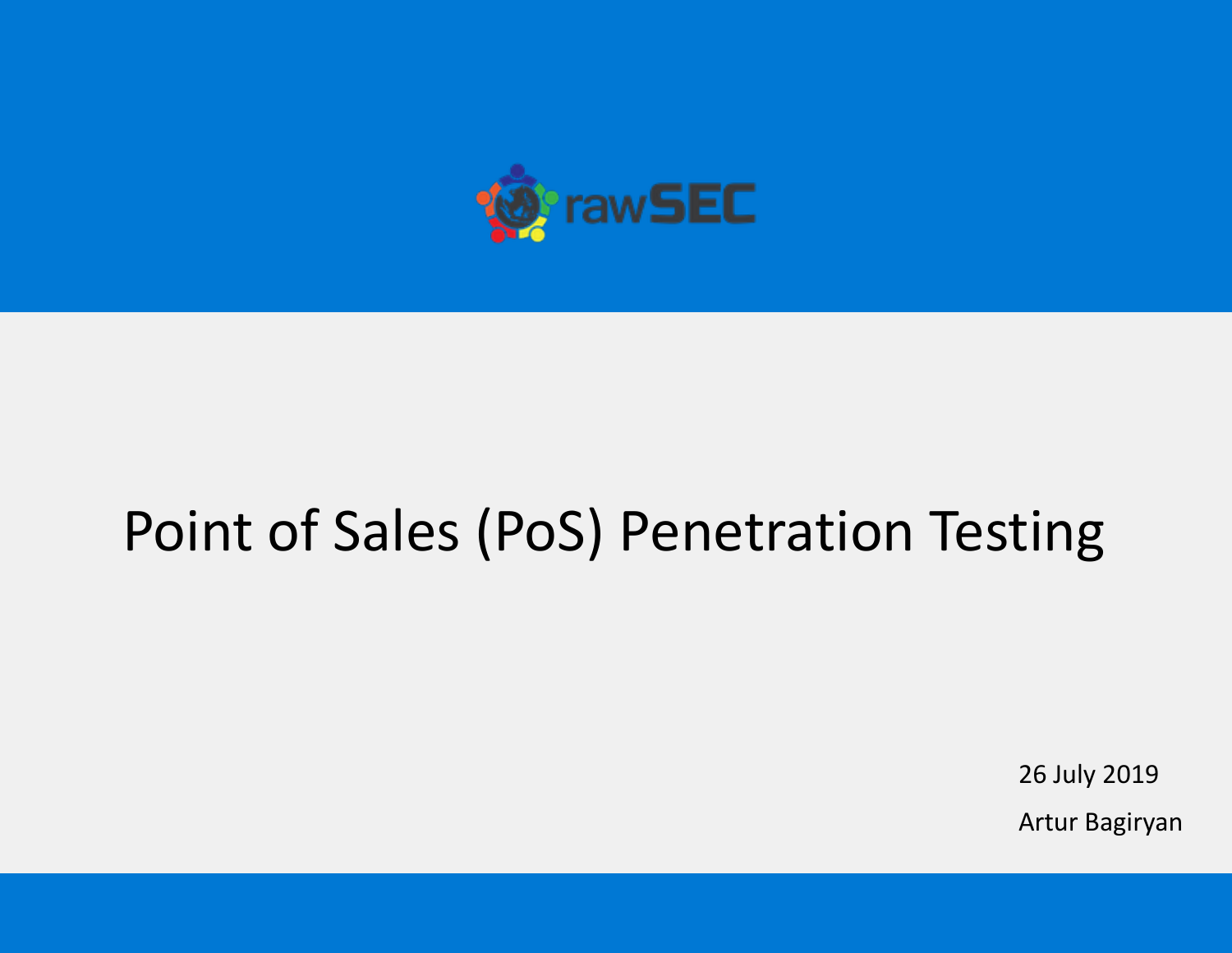#### **> Whoami**



#### Artur Bagiryan

# Cyber Security Consultant at KPMG Malaysia

Offensive Security Certified Professional (OSCP)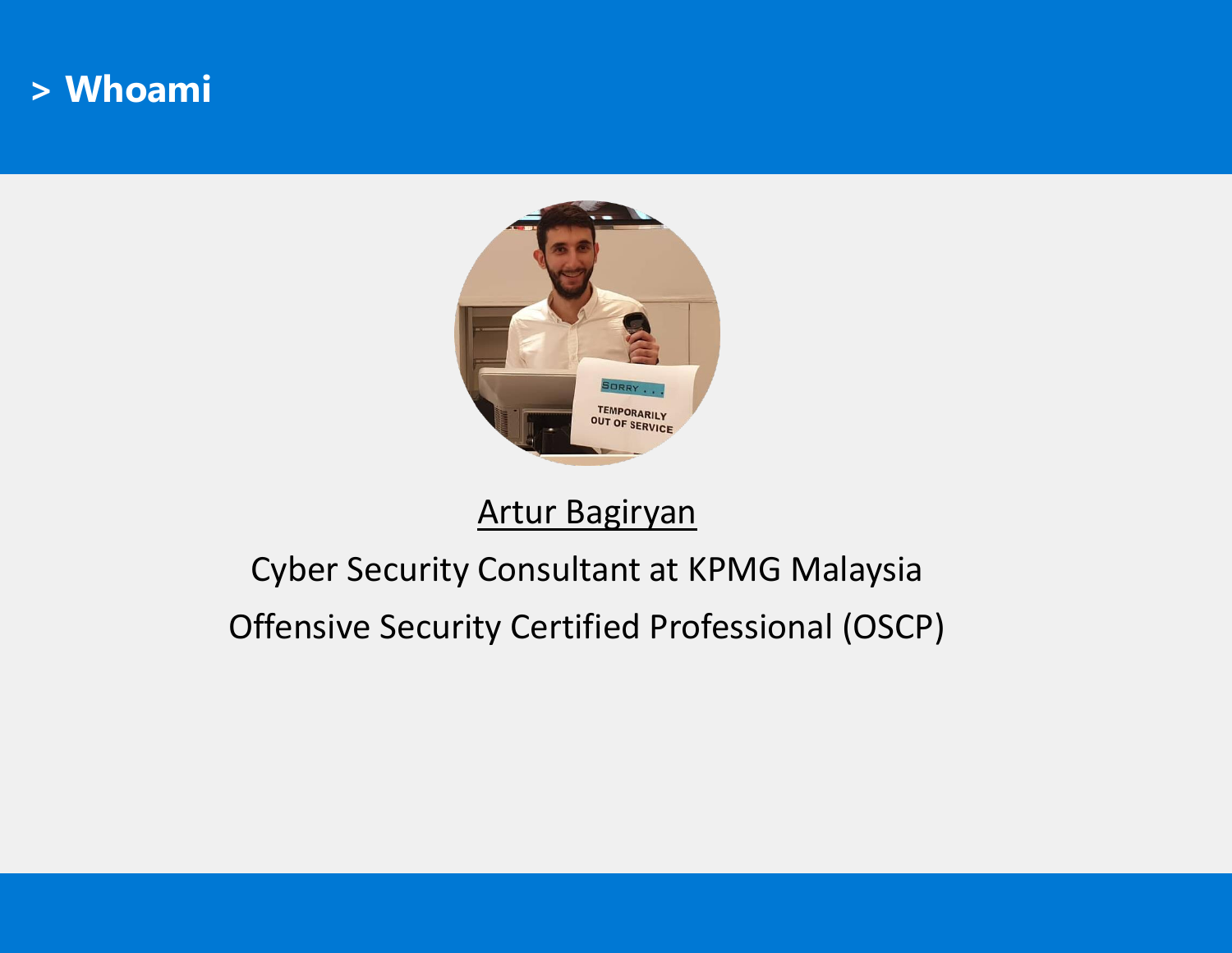# **Agenda**

- 1. Introduction
- 2. PoS Penetration Testing Overview PoS Penetration Testing – Network testing PoS Penetration Testing – PoS PoS Penetration Testing – Card terminal, barcode reader, printer PoS Penetration Testing – Remote database, host
- 3. Point of Sales (PoS) cyber attack cases
- 4. Recommendations
- 5. Q&A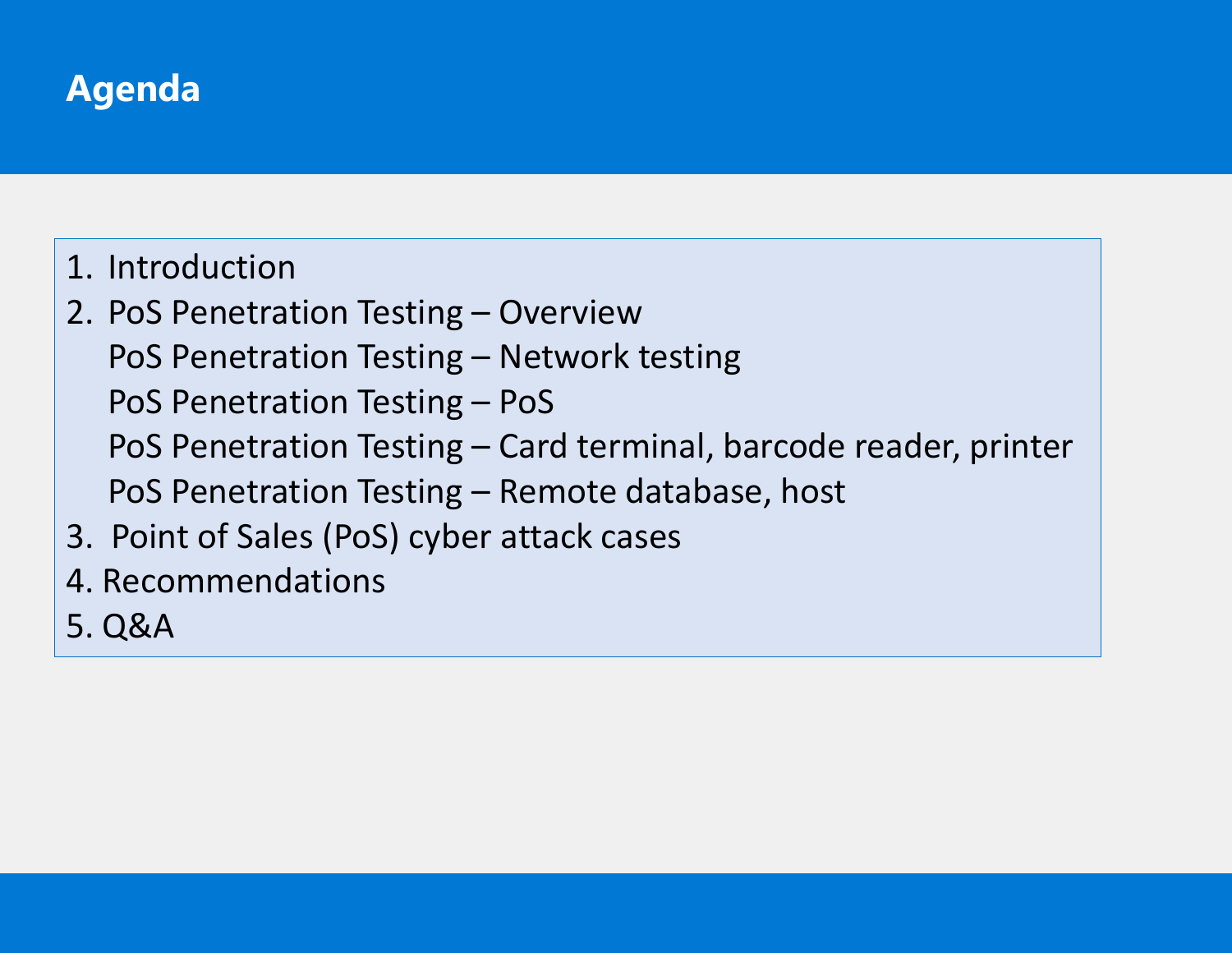



What is PoS system?

It is the point at which a customer makes a payment to the merchant in exchange for goods.

#### Main motives to attacks PoS systems

- Maintaining persistence and lateral movements
- Cardholder data(CD)

#### How does PoS penetration testing help an organization?

- Enhance cyber security posture
- Protect business reputation
- **Compliance**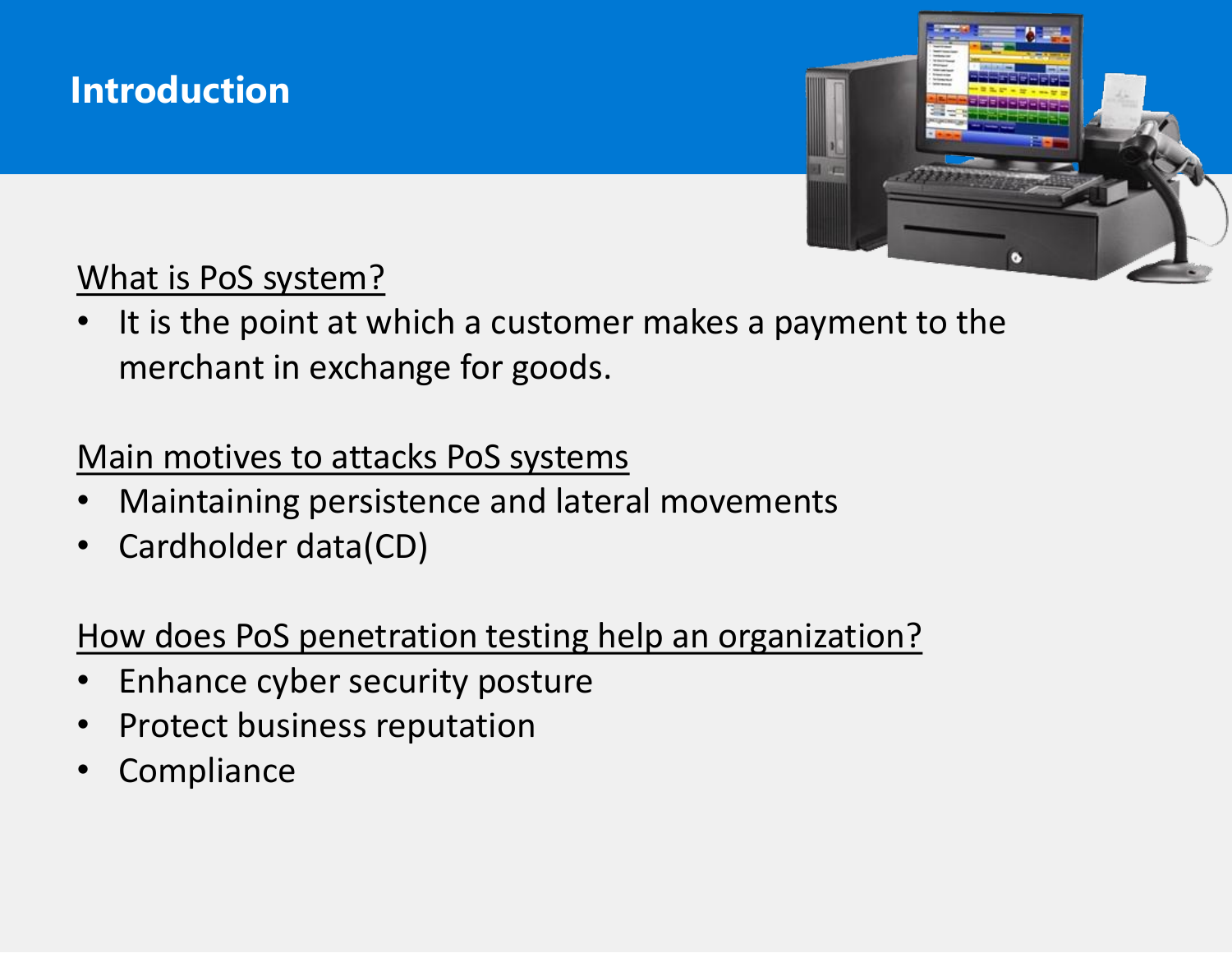# **PoS Penetration Testing – overview**

#### Key items:

- Understand processes / flows
- The test must cover the perimeter of the Cardholder Data Environment (CDE)

#### Goals:

- Compromise PoS, card terminal, printer etc..
- Capture card holder data
- Compromise other CDE resources

#### Scope:

- 1. Network testing
- 2. PoS, card terminal, printer
- 3. Remote database, host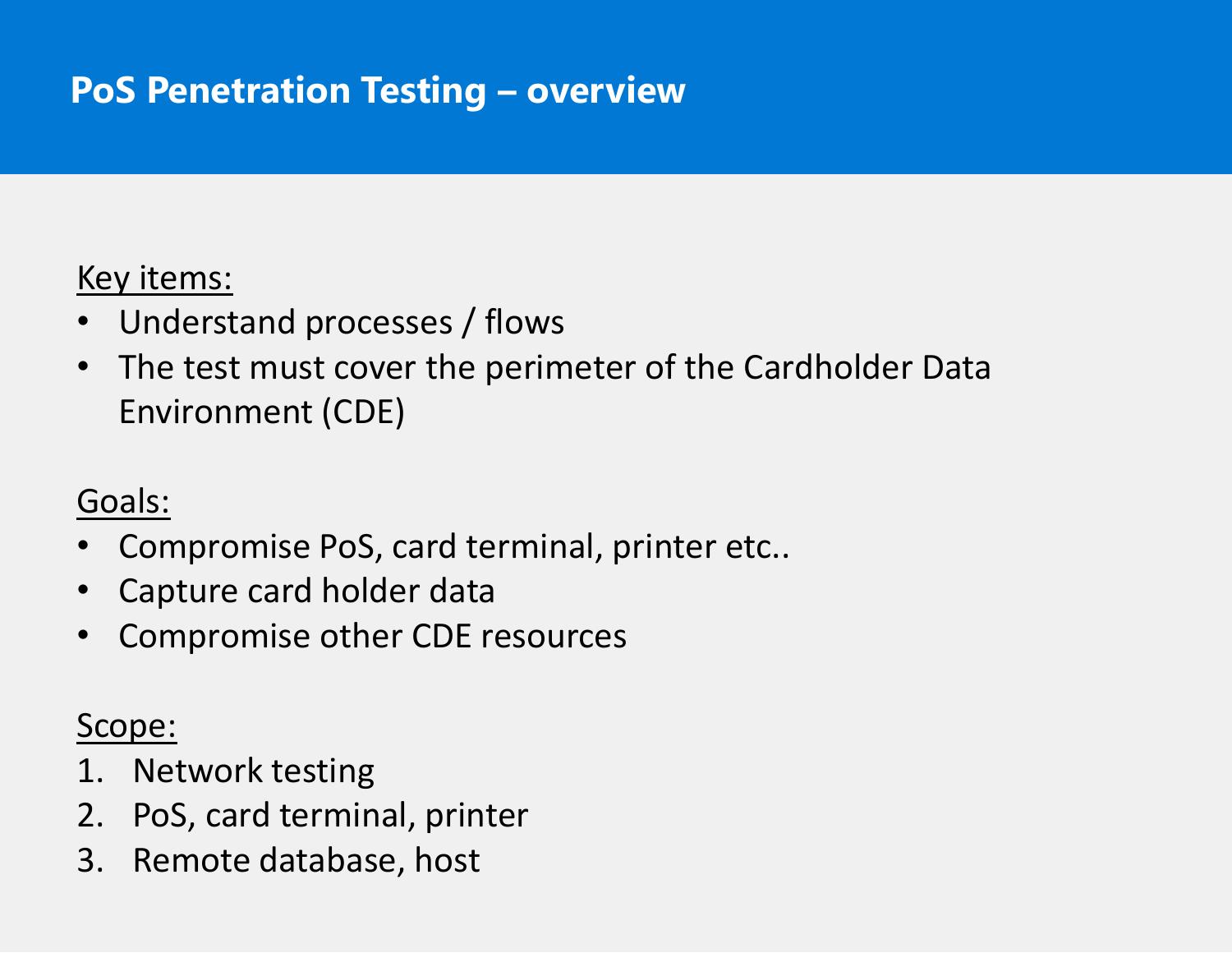# **PoS Penetration Testing – network testing**

#### Enumeration, exploitation

- PoS
- Card terminal, printer
- Database server
- Host

#### Network segmentation

- PoS should be in the different segment
- Card terminal should be in the different segment
- Office network should be in the different segment

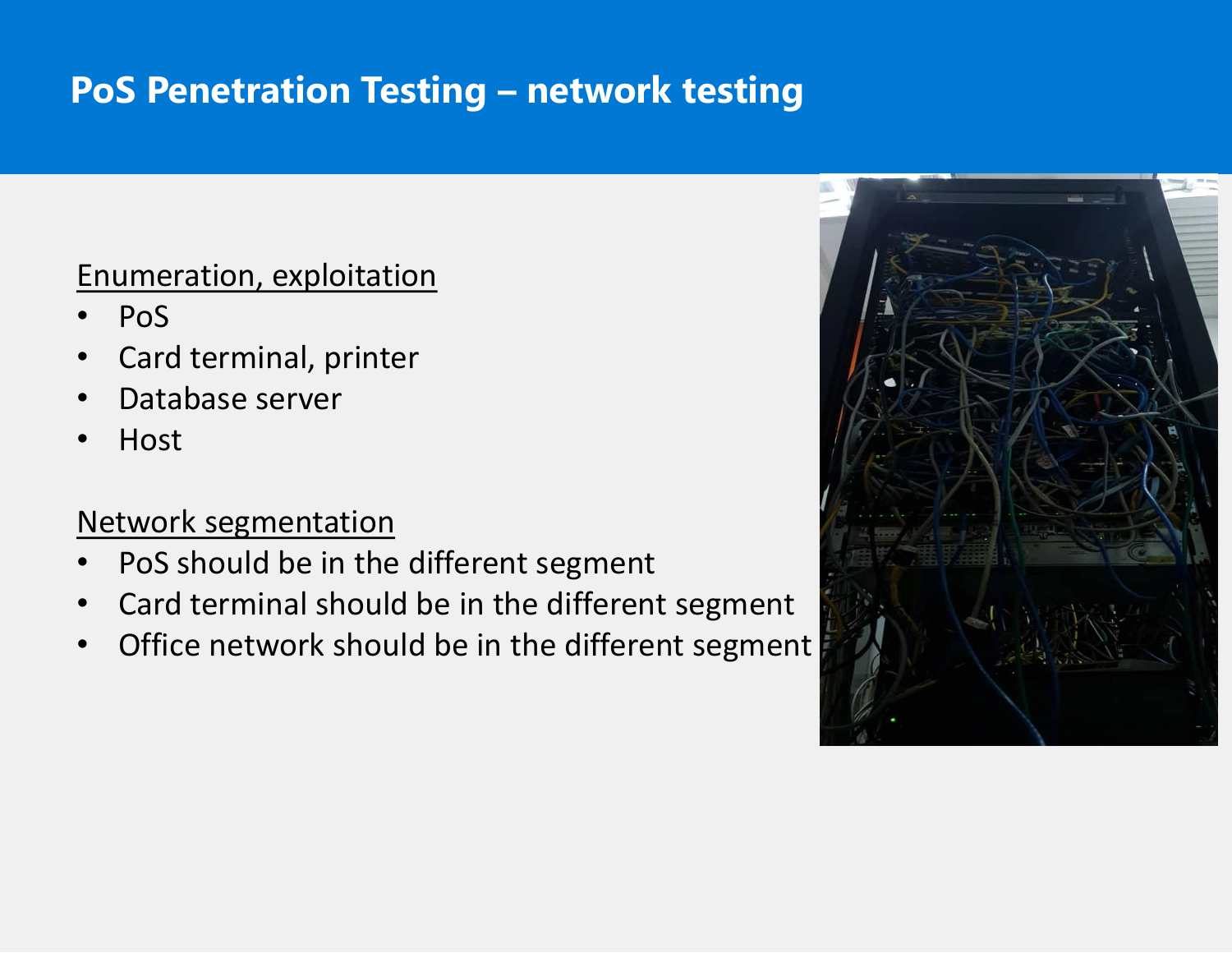## **PoS Penetration Testing – PoS (sample evidence)**





Kiosk mode bypass; Access to PowerShell



#### Boot menu Nindows and database credentials exposure



Privilege escalation; AD enumeration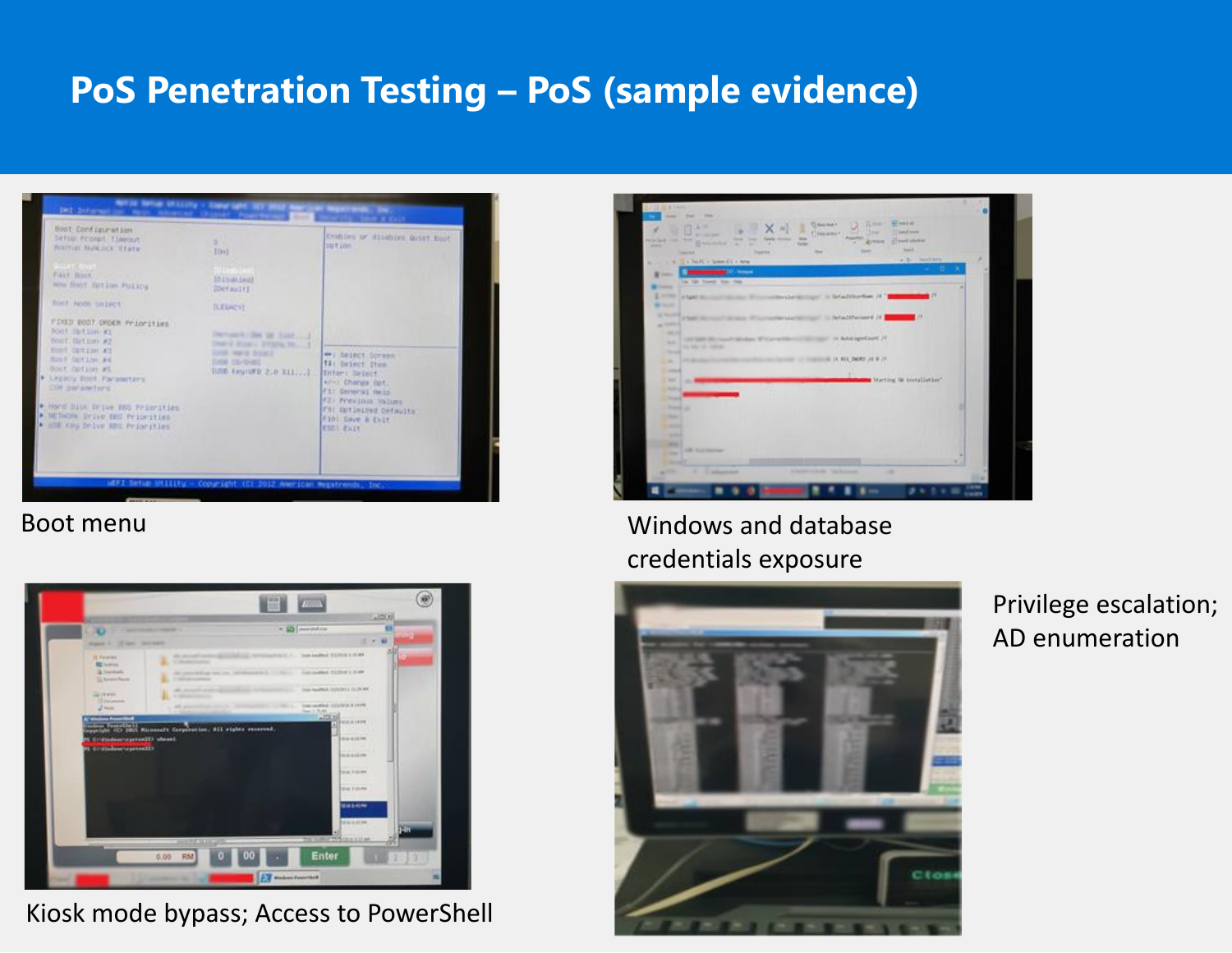#### **PoS Penetration Testing – PoS (sample evidence)**





Plug in rubber ducky



Connect to the rubber ducky over wi-fi

#### Local database compromise



Run your script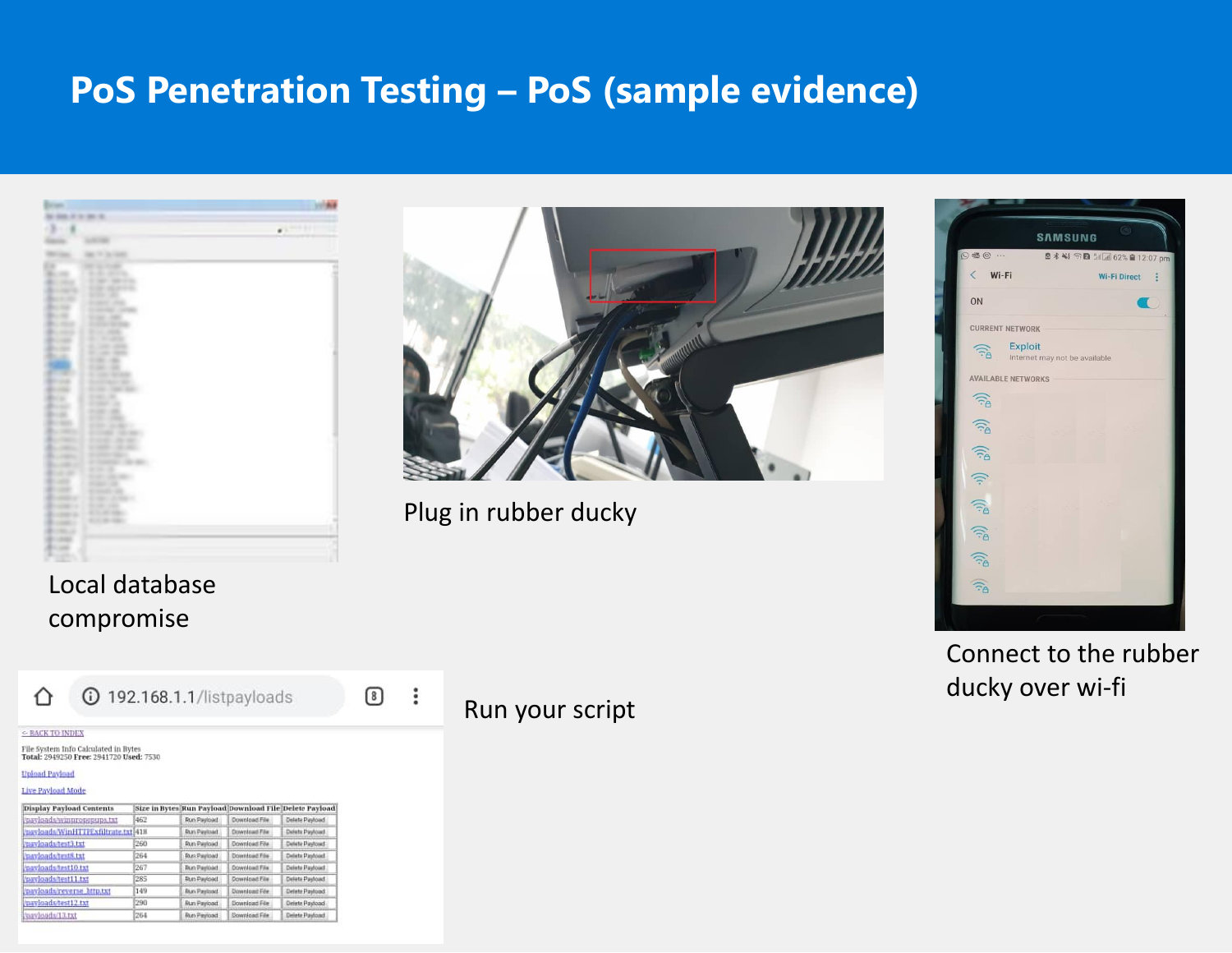# **PoS Penetration Testing – PoS**

#### PoS

• On boot

- BIOS password, liveCD, file system
- Check enabled ports (USB, ethernet, keyboard etc..)
	- Plug in keyboard, mice or rubber ducky
- Bypass "Kiosk" mode
	- Windows shortcuts, manipulate URL in the browser
	- Get access to file system / CMD / Powershell
- Enumerate and exploit the system
	- Search for credentials and other sensitive information
	- Privilege escalation and access maintenance
- Search for card holder data
	- Get access to the database with card holder data
	- Parse the files on the systems / memory analysis
- Application testing
	- Traffic interception, parameters manipulation, memory analysis, reverse eng.
- Network traffic analysis
	- Sniff and analyse wireless, ethernet and serial(COM) port traffic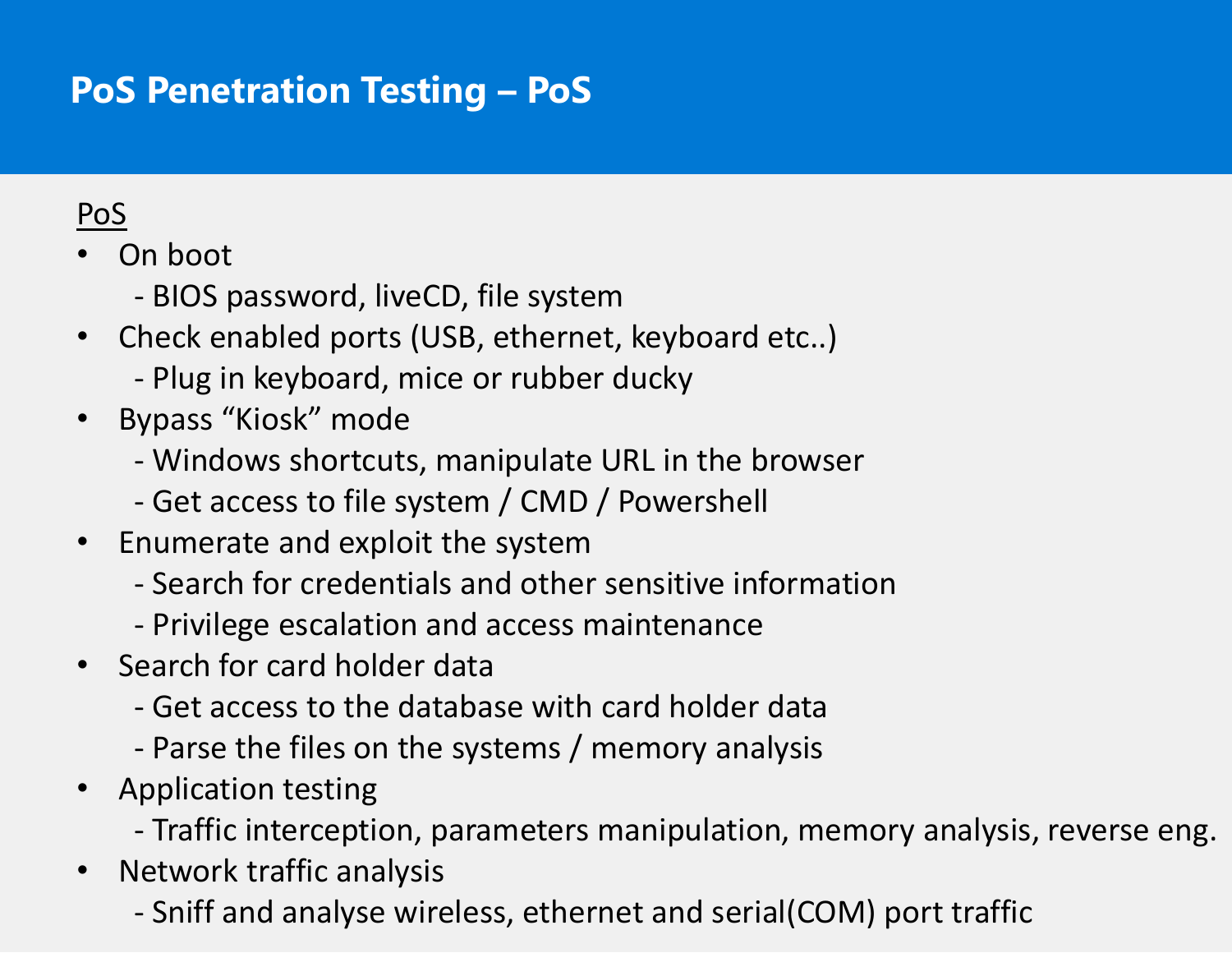#### **PoS Penetration Testing – Card terminal (evidence)**



Access maintenance mode; Parameters manipulation; Firmware upgrade / downgrade







Successfully changed device network configurations



Obtained all users passwords from card terminal file system



Physical issues: Unprotected rear panel and unhardened ports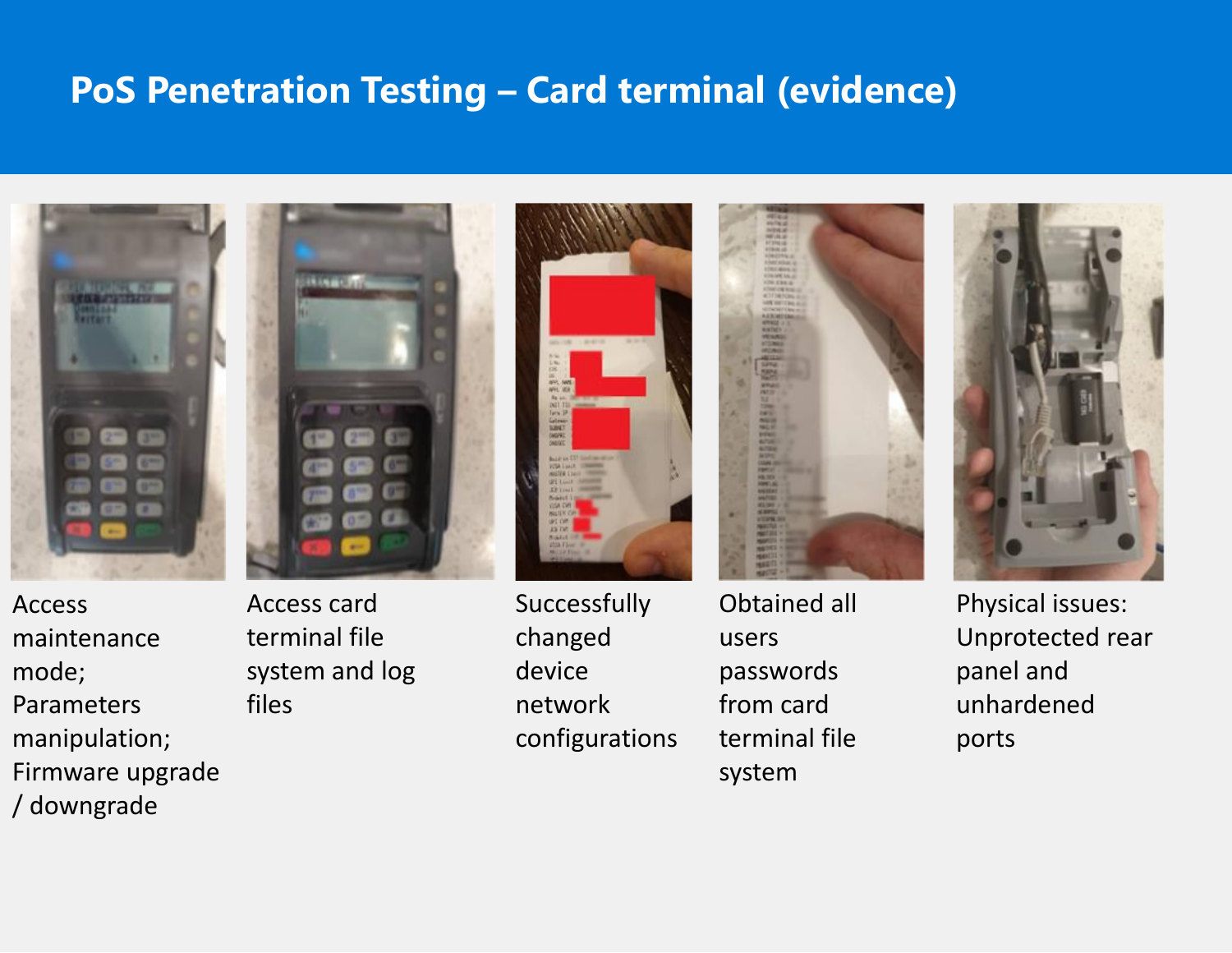# **PoS Penetration Testing – Card terminal and printer**

#### Card terminal and printer

- Default and guessable password
	- Maintenance , administrator and user password
- Authorized access
	- Firmware upgrade, host configuration, device settings, file system, log files
- Payment methods
	- Mag stripe, chip, credit/debit cards, refund
- Physical security
	- Rear panel
	- Check enabled ports (USB, ethernet, keyboard etc..
- Network traffic analysis
	- Sniff and analyse wireless, ethernet and serial(COM) port traffic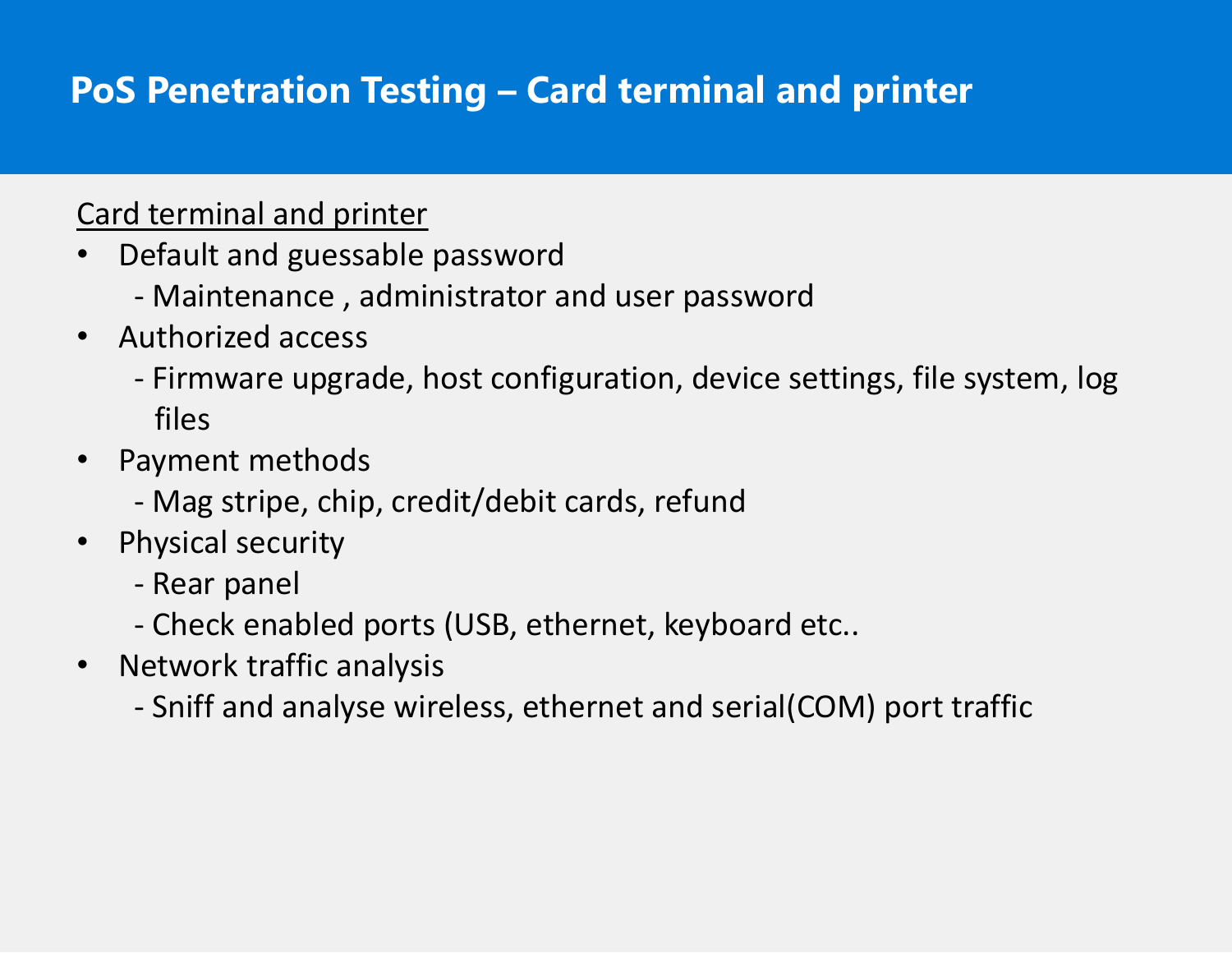# **PoS Penetration Testing – Remote database, host**

#### Remote Database

- Enumerate and exploit
	- Accessible ports
	- Login (default credentials, brute force)
	- Exploit

#### **Host**

- SSL scanning
	- identify ciphers and encryption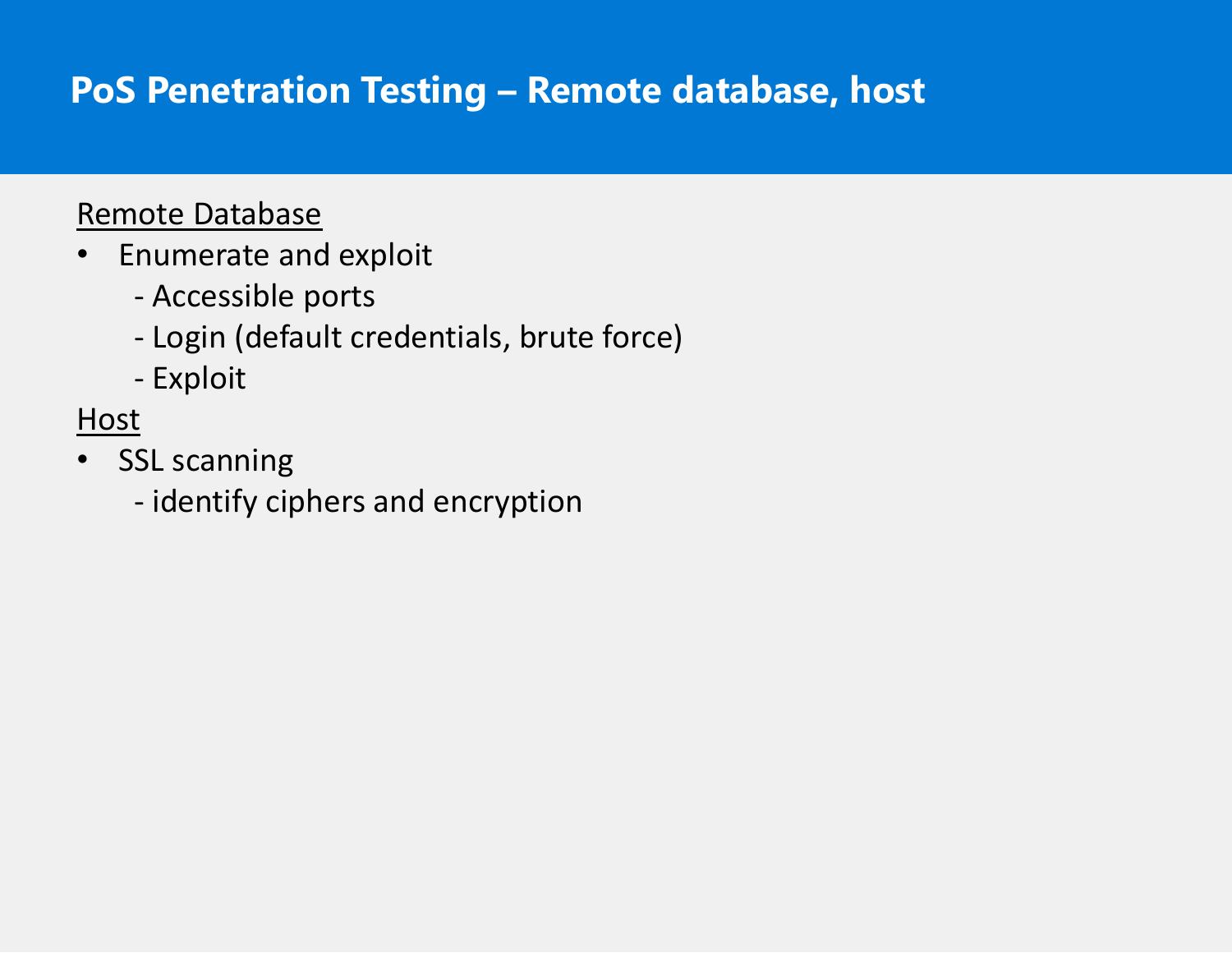## **Recommendations**

- Monitoring
	- End point security
	- Jump server
- Regular assessment of cyber security posture
	- Penetration testing
	- Compromise assessment
- Hardening
	- Network devices and servers
	- CDE
- Network segmentation
	- Implement network segmentation
- Keep systems and applications up to date
- Red-teaming
	- Conduct red teaming activities at retail store as it covers social engineering, physical security and advanced penetration testing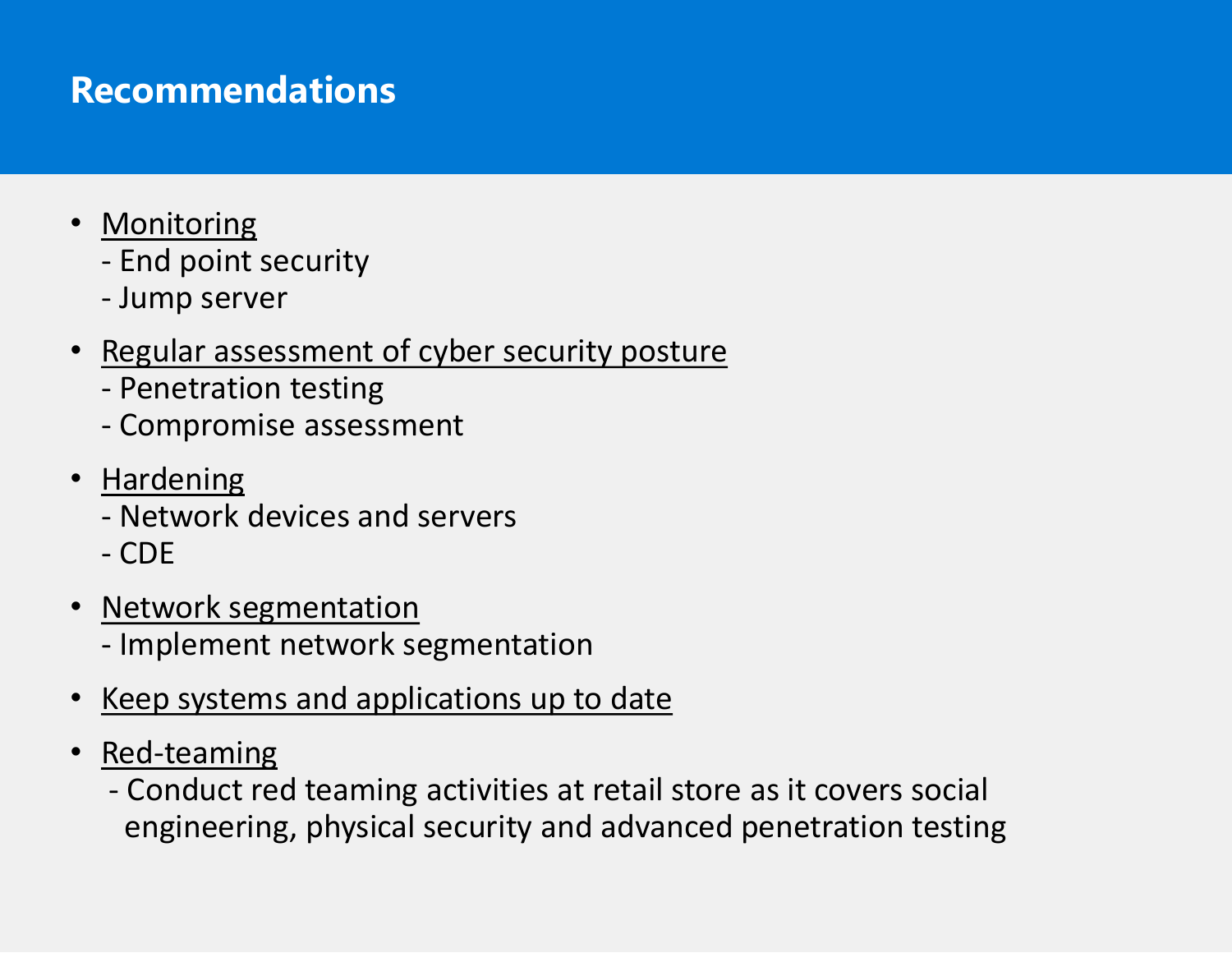# **Appendix: Point of Sales (PoS) cyber attack cases**

#### **1. Restaurant Chains Hit in PoS Attack**

Between 23rd May 2018 and 18th March 2019, restaurant chains hit in a nearly year-long breach of their point-of-sale systems. Customers payment card data which could have included credit and debit card numbers, expiration dates and, in some cases, cardholder names were found on underground shop. *DarkReading.com, 2019*

**2. POS Malware Attacks at Minnesota-Based POS Firm**  Between 3<sup>rd</sup> January 2019 and 24<sup>th</sup> January 2019, the attackers managed to steal the financial information of the customers. The attack also infected the POS systems of over 130 locations. Malware was installed on one of the system that collected credit and debit card information. Specific information potentially accessed includes the cardholder's name, credit card number, expiration date, and CVV." *Securebox,2019*